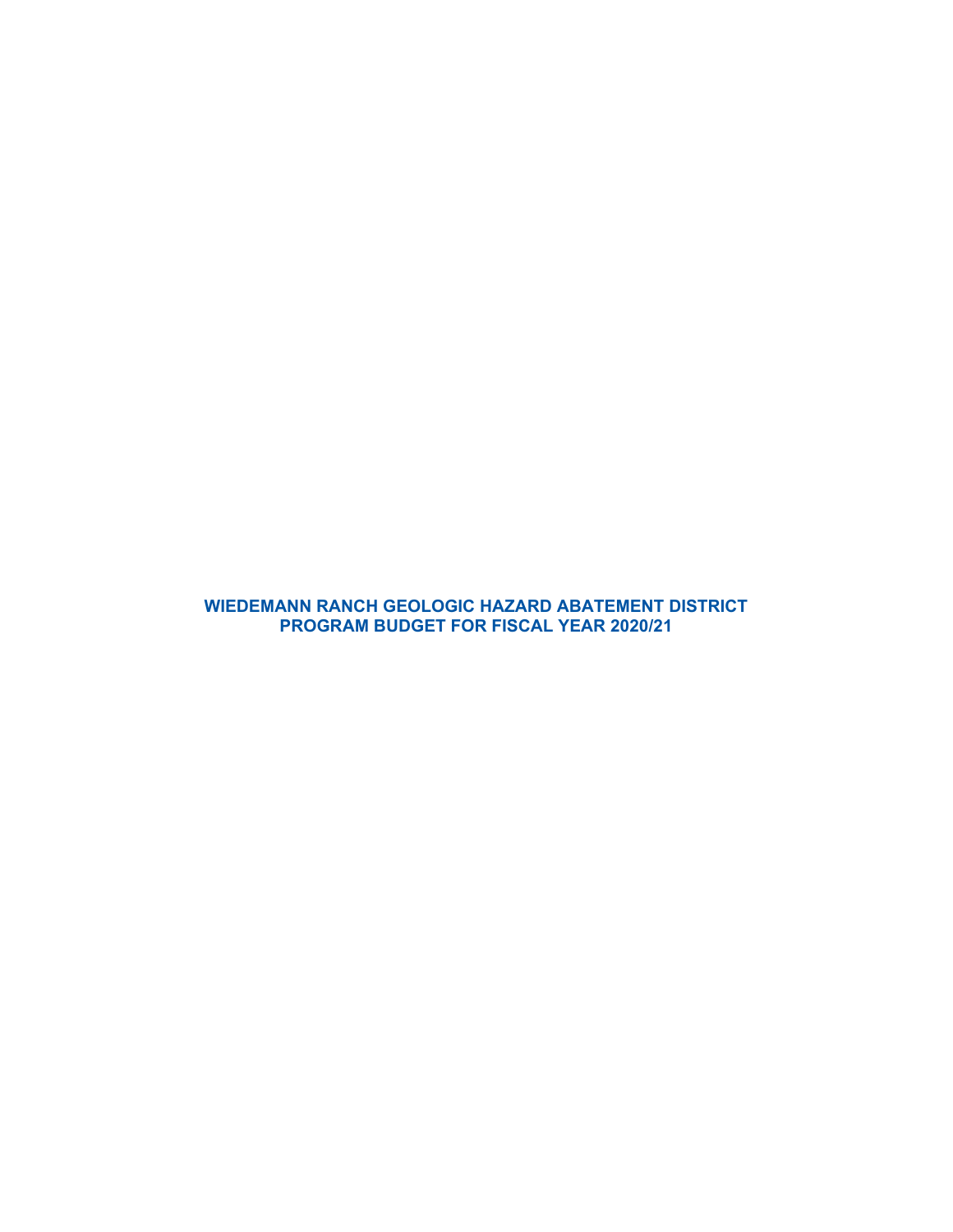

June 2, 2020

Wiedemann Ranch GHAD Board of Directors Wiedemann Ranch Geologic Hazard Abatement District 651 Pine Street, Room 107 Martinez, CA 94553

Subject: Wiedemann Ranch Geologic Hazard Abatement District Danville, Contra Costa County, and San Ramon, California

# **PROGRAM BUDGET FOR FISCAL YEAR 2020/21**

Dear Board Members:

Attached is the program budget for the Wiedemann Ranch Geologic Hazard Abatement District (GHAD) for the Fiscal Year 2020/21. The program budget as proposed is \$331,375. The budget expenses break down into the following approximate percentages of the total revenue.

- Major Repair............................................................... 0 percent
- **Preventive Maintenance and Operations ................ 27 percent**
- Special Projects.......................................................... 1 percent
- Administration and Accounting ................................... 6 percent
- Additional Outside Professional Services................. 8 percent
- Reserve .................................................................... 58 percent

The budget anticipates FY 2020/21 revenue of \$798,969 with an estimated contribution of \$467,594 to the reserve fund. A summary of the expenses is shown on Table 3 followed by a brief description of each budget item on the following pages.

If you have any questions regarding the contents of this letter, please contact us.

Sincerely,

Wiedemann Ranch Geologic Hazard Abatement District ENGEO Incorporated, GHAD Manager ENGEO Project No. 3586.002.019

 $Haluy \sim \frac{1}{2}$   $Imull$ 

ht/eh/jf

 $\frac{1}{\sqrt{2}}$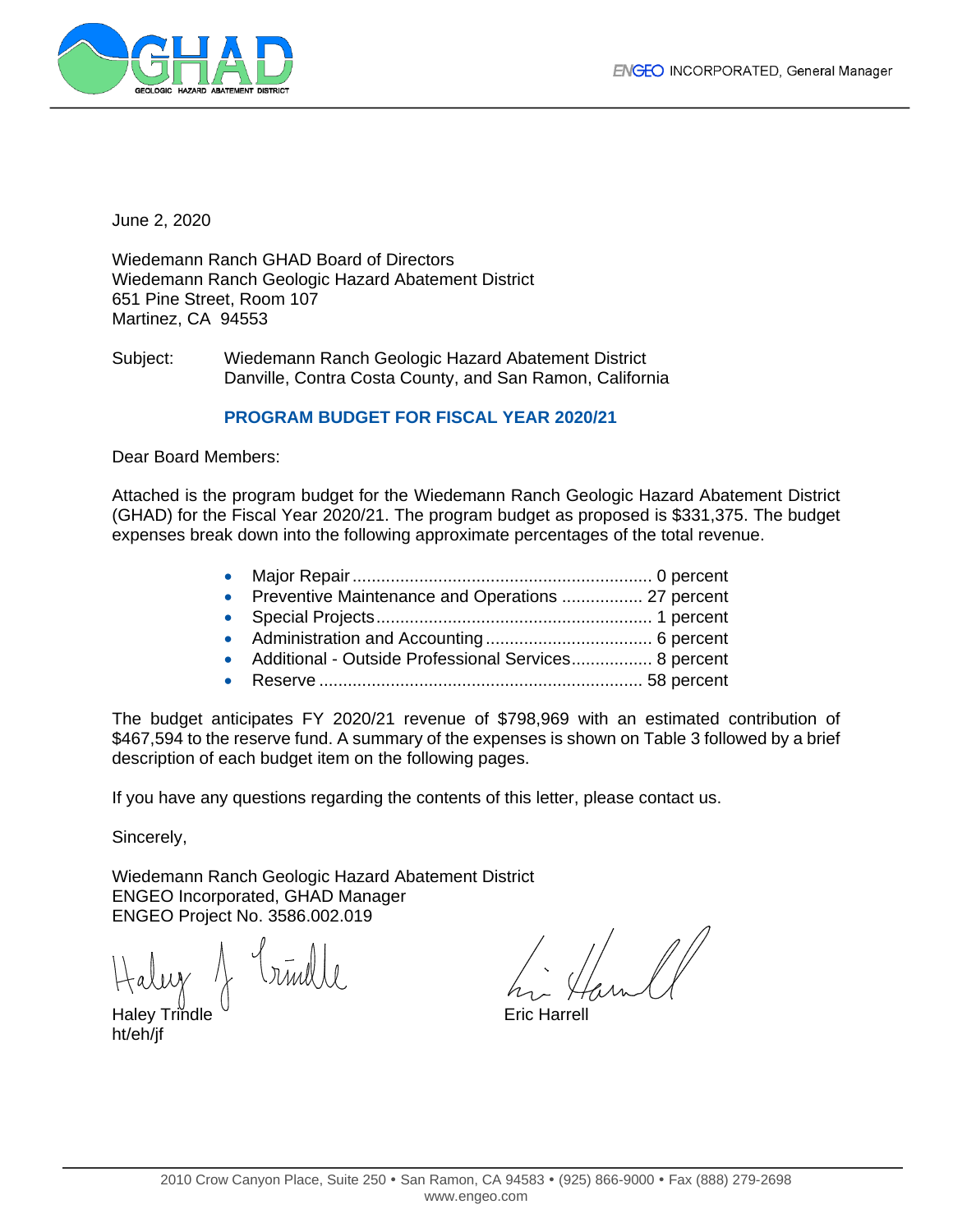Wiedemann Ranch GHAD Board of Directors 3586.002.019 Wiedemann Ranch Geologic Hazard Abatement District Tune 2, 2020 June 2, 2020 BUDGET FOR FISCAL YEAR 2019/20 Page 1

# **Wiedemann Ranch Geologic Hazard Abatement District Program Budget Fiscal Year 2020/21**

The following budget summarizes the anticipated expenditures for fiscal year 2020/21 for the Wiedemann Ranch Geologic Hazard Abatement District, which currently includes the Henry Ranch, Norris Canyon Estates, Elworthy Ranch, and Red Hawk (Podva) developments. The GHAD has acquired monitoring, maintenance, and repair responsibilities for all of the parcels within the Henry Ranch development. Monitoring, maintenance, and repair responsibilities for portions of the Norris Canyon Estates development have been accepted by the GHAD, while transfer of the remaining parcels is pending and expected to be completed in FY 2020/21. Improvements within the Elworthy Ranch development were offered to the GHAD in December 2017, but have not been accepted by the GHAD due to developer required maintenance or repair of future GHAD-maintained improvements. Improvements and future GHAD-owned parcels within the Red Hawk development were offered to the GHAD in September 2019, but have not yet been accepted by the GHAD with developer required maintenance or repair of future GHAD-maintained improvements in progress. In the current budget, we have anticipated that GHAD responsibilities within the Elworthy Ranch and Red Hawk developments will be transferred to the GHAD during FY 2020/21.

The structure of the Wiedemann Ranch GHAD is shown below.

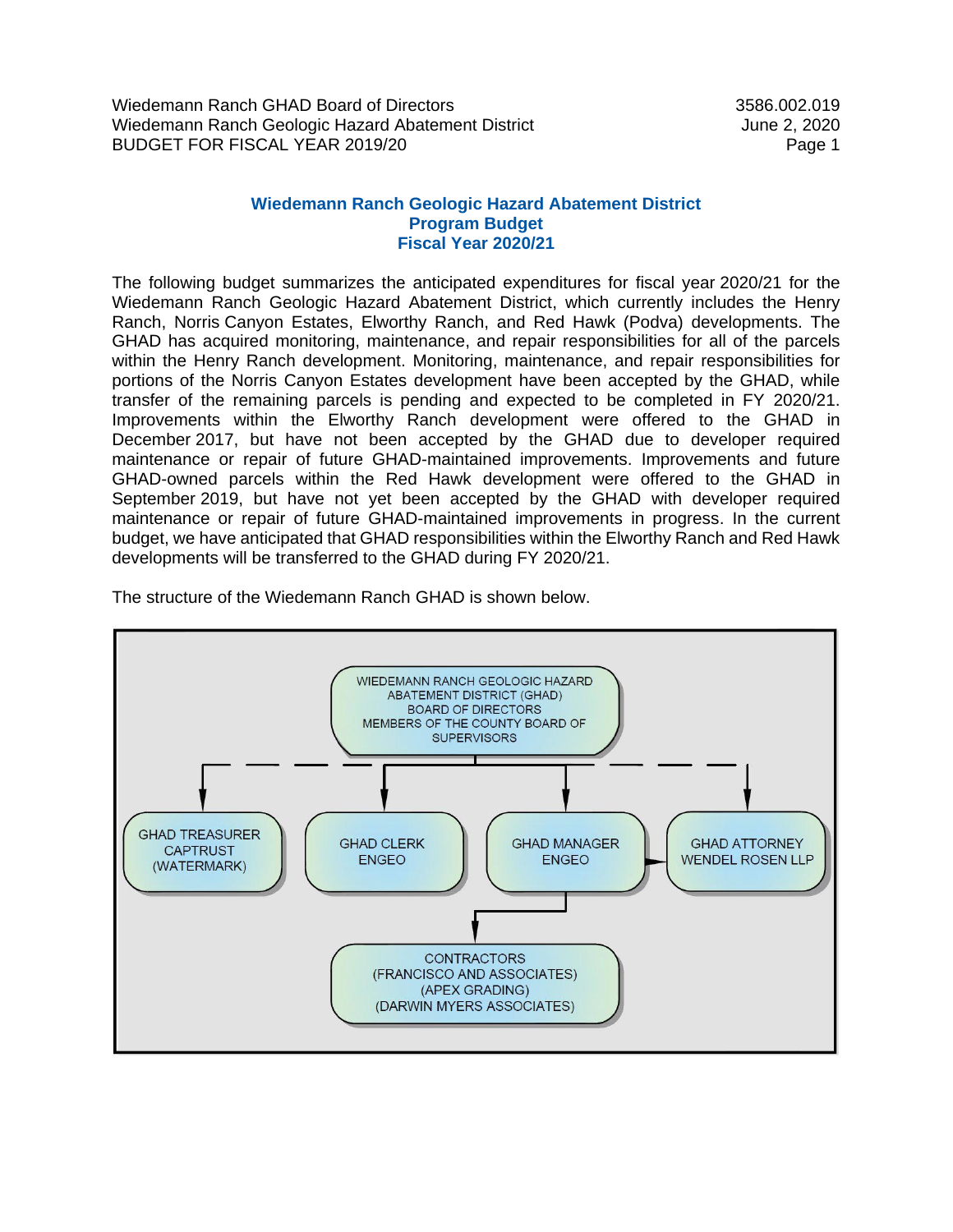The fiscal year for the Wiedemann Ranch GHAD begins on July 1. The budget is divided into four categories including Major Repair, Preventive Maintenance and Operations, Special Projects, and Administration and Accounting. As needed, the GHAD Manager may reallocate funds without additional Board approval.

The annual assessment limits are as follows:

|  |  |  |  |  | TABLE 1: Actual CPI Adjustments and Assessment Limit for Single-Family Residential Properties |
|--|--|--|--|--|-----------------------------------------------------------------------------------------------|
|--|--|--|--|--|-----------------------------------------------------------------------------------------------|

|                              |                                                                  | <b>ANNUAL ASSESSMENT AND LEVY</b>                |                              |                                 |                         |
|------------------------------|------------------------------------------------------------------|--------------------------------------------------|------------------------------|---------------------------------|-------------------------|
| <b>FISCAL</b><br><b>YEAR</b> | <b>SAN FRANCISCO-OAKLAND-</b><br><b>HAYWARD CPI (JUNE /JUNE)</b> | <b>NORRIS</b><br><b>CANYON</b><br><b>ESTATES</b> | <b>HENRY</b><br><b>RANCH</b> | <b>ELWORTHY</b><br><b>RANCH</b> | <b>REDHAWK</b>          |
| 1999/00                      |                                                                  | \$550.00                                         |                              |                                 |                         |
| 2000/01                      | 4.22%                                                            | \$573.22                                         | \$555.00                     |                                 |                         |
| 2001/02                      | 6.61%                                                            | \$611.11                                         | \$591.69                     |                                 |                         |
| 2002/03                      | 1.18%                                                            | \$618.29                                         | \$598.65                     |                                 |                         |
| 2003/04                      | 1.60%                                                            | \$628.18                                         | \$608.22                     |                                 |                         |
| 2004/05                      | 1.41%                                                            | \$637.03                                         | \$616.79                     |                                 |                         |
| 2005/06                      | 1.06%                                                            | \$643.80                                         | \$623.34                     |                                 |                         |
| 2006/07                      | 3.93%                                                            | \$669.10                                         | \$647.84                     |                                 |                         |
| 2007/08                      | 3.38%                                                            | \$691.71                                         | \$669.73                     |                                 |                         |
| 2008/09                      | 4.19%                                                            | \$720.70                                         | \$687.80                     |                                 |                         |
| 2009/10                      | 0.23%                                                            | \$722.34                                         | \$699.38                     |                                 |                         |
| 2010/11                      | 1.07%                                                            | \$730.08                                         | \$706.88                     |                                 |                         |
| 2011/12                      | 2.43%                                                            | \$747.80                                         | \$724.03                     |                                 |                         |
| 2012/13                      | 2.64%                                                            | \$767.51                                         | \$743.12                     |                                 |                         |
| 2013/14                      | 2.56%                                                            | \$787.13                                         | \$762.12                     |                                 |                         |
| 2014/15                      | 3.00%                                                            | \$810.75                                         | \$784.99                     | \$1,360.00                      |                         |
| 2015/16                      | 2.29%                                                            | \$829.32                                         | \$802.96                     | \$1,391.14                      |                         |
| 2016/17                      | 2.67%                                                            | \$851.48                                         | \$824.42                     | \$1,428.31                      | \$2.395.00              |
| 2017/18                      | 3.48%                                                            | \$881.12                                         | \$853.12                     | \$1,478.04                      | \$2,478.39              |
| 2018/19                      | 3.91%                                                            | \$915.56                                         | \$866.46                     | \$1,535.80                      | \$2,575.24              |
| 2019/20                      | 3.22%                                                            | \$944.99                                         | \$914.96                     | \$1,585.18                      | \$2,658.03              |
| 2020/21                      | $1\%$ <sup>1</sup>                                               | \$954.43 <sup>1</sup>                            | \$924.111                    | \$1,601.03 <sup>1</sup>         | \$2,684.60 <sup>1</sup> |

<sup>1</sup>Estimate based on Consumers Price Index through April 2020.

The GHAD is funded through real property assessments. The assessment limits are adjusted annually on June 30 to reflect the percentage change in the San Francisco-Oakland-Hayward Consumers Price Index (CPI) for All Urban Consumers for the previous 12 months. The final assessment roll prepared for the 2019/20 fiscal year and submitted to the Contra Costa County Assessor's Office identifies 576 parcels subject to the levy of the GHAD assessment. Thirteen apartment units are located within the Elworthy Ranch development on a single assessor's parcel. The levy for the apartment parcel for FY 2019/20 was \$10,303.66 (\$792.59 per apartment unit). The total levy amount for the 2019/20 FY was \$638,642.72.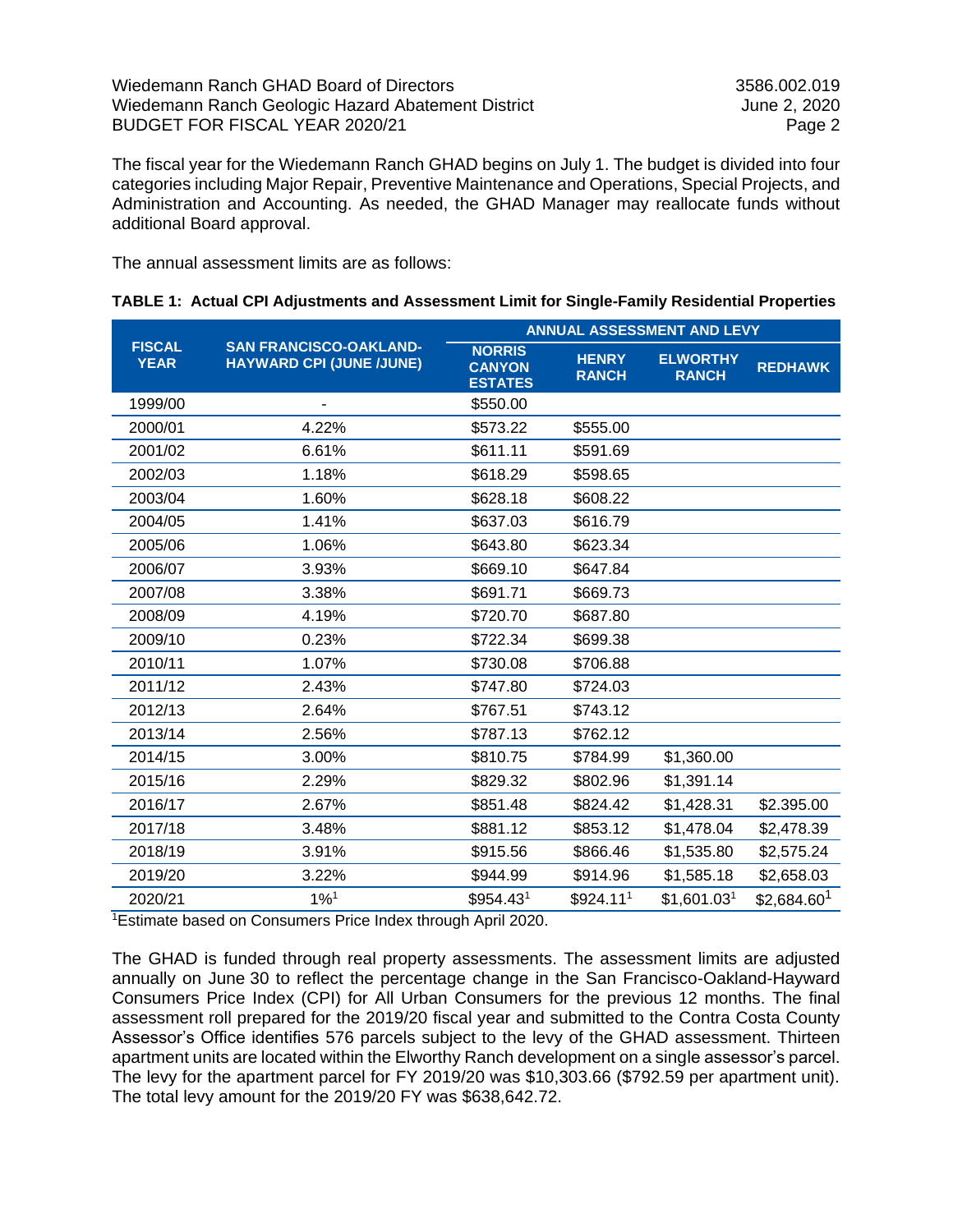Wiedemann Ranch GHAD Board of Directors 3586.002.019 Wiedemann Ranch Geologic Hazard Abatement District Microsoft Current 2, 2020 BUDGET FOR FISCAL YEAR 2020/21 Page 3

Based on the San Francisco-Oakland-Hayward CPI data reported through April 2020, for budgeting purposes, we have estimated a FY 2020/21 inflation rate adjustment of 1 percent. We estimate that 576 parcels with 588 residential units will be subject to assessment in FY 2020/21.

In general, the budget amounts listed are based on the Engineers' Reports approved by the Wiedemann Ranch GHAD Board of Directors in 2001 for the Norris Canyon Estates and Henry Ranch developments, in 2014 for the Elworthy Ranch development, and in 2016 for the Red Hawk (Podva) development. The budget amounts have been inflation adjusted to provide the estimates.

#### **MAJOR REPAIR**

Included within the major repair category are those repair or improvement projects that are intermittent and, by their nature, do not fit within a scheduled maintenance program. Minor slope repair and erosion control items are generally funded within the Preventive Maintenance and Operations category. For the purposes of this budget, we define major repairs as those estimated at over \$50,000.

# **PREVENTIVE MAINTENANCE AND OPERATIONS**

Preventive maintenance and operations include professional services, slope stabilization services, and erosion protection within the District. Professional services include site monitoring events as scheduled in the GHAD Plan of Control. Slope stabilization and erosion protection responsibilities include the open space slopes and creek channels. GHAD-maintained improvements generally include the District's slopes, concrete-lined drainage ditches, retaining walls, subsurface drainage facilities, monitoring instruments including settlement monitoring devices, storm drain facilities, and the creek channels.

#### **SPECIAL PROJECTS**

The Special Projects category allows the GHAD to budget for projects beneficial to the GHAD that are not included in one of the other three categories. Special projects can include items such as global positioning system (GPS)/geographic information system (GIS) development for GHAD maintained improvements; website development and maintenance; and reserve studies to reevaluate the financial condition of the GHAD.

### **ADMINISTRATION AND ACCOUNTING**

Administrative expenses include the General Manager duties related to the operation and administration of the GHAD. These include clerical and accounting functions.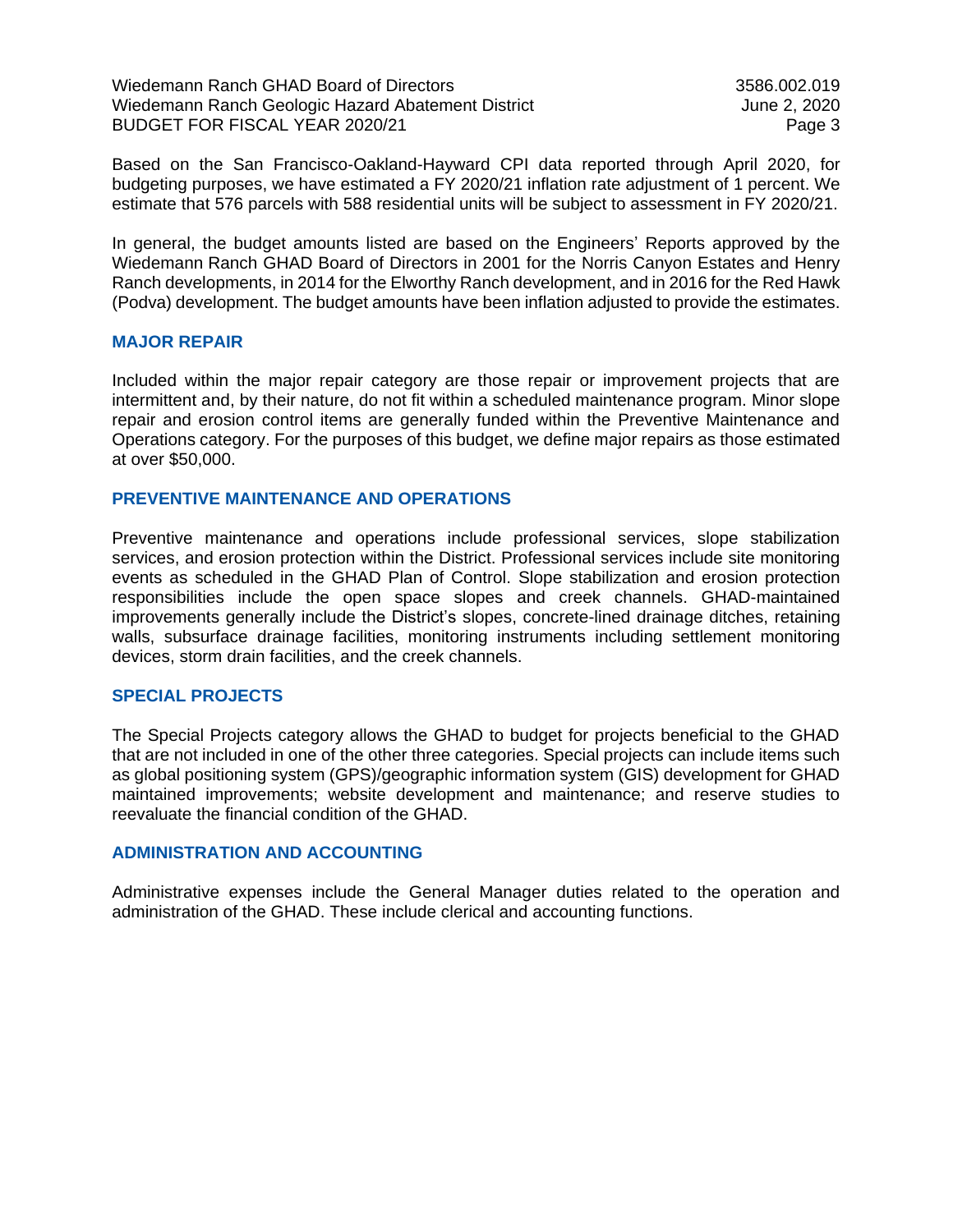# **TABLE 2: Summary of Use of Funds**

| <b>USE OF FUNDS</b>                                                  |                                |                             |                               |                                                 |  |  |
|----------------------------------------------------------------------|--------------------------------|-----------------------------|-------------------------------|-------------------------------------------------|--|--|
|                                                                      | FY 2019/20<br><b>ESTIMATE*</b> | FY 2019/20<br><b>BUDGET</b> | FY 2020/21<br><b>PROPOSED</b> | <b>PERCENT CHANGE</b><br><b>FROM FY 2019/20</b> |  |  |
| <b>Major Repairs</b>                                                 |                                |                             |                               |                                                 |  |  |
| <b>Subtotal</b>                                                      | \$0                            | \$0                         | \$0                           | 0.0%                                            |  |  |
| <b>Preventive Maintenance and Operations - Professional Services</b> |                                |                             |                               |                                                 |  |  |
| Open Space Scheduled Monitoring<br>Events                            | \$18,255                       | \$21,000                    | \$24,000                      |                                                 |  |  |
| <b>Heavy Rainfall Monitoring Events</b>                              | \$0                            | \$6,000                     | \$6,000                       |                                                 |  |  |
| Transfer of Open Space and GHAD<br>Maintained Improvements           | \$10,768                       | \$12,000                    | \$10,000                      |                                                 |  |  |
| <b>Technical Consultants, Parcel Transfer</b><br>(Outside Services)  | \$0                            | \$4,000                     | \$4,000                       |                                                 |  |  |
| <b>Subtotal</b>                                                      | \$29,022                       | \$43,000                    | \$44,000                      | 2.3%                                            |  |  |
| Preventive Maintenance and Operations - Maintenance and Operations   |                                |                             |                               |                                                 |  |  |
| Sediment Removal Concrete<br><b>Structures</b>                       | \$11,250                       | \$16,500                    | \$19,500                      |                                                 |  |  |
| <b>Erosion Control</b>                                               | \$6,874                        | \$65,000                    | \$85,000                      |                                                 |  |  |
| Slope Stabilization                                                  | \$7,963                        | \$75,000                    | \$70,000                      |                                                 |  |  |
| <b>Subtotal</b>                                                      | \$26,087                       | \$156,500                   | \$174,500                     | 9.5%                                            |  |  |
| <b>Special Projects</b>                                              |                                |                             |                               |                                                 |  |  |
| <b>GPS/GIS Development</b>                                           | \$89                           | \$5,000                     | \$5,000                       |                                                 |  |  |
| Web Site Maintenance/Updates                                         | \$2,387                        | \$2,000                     | \$1,000                       |                                                 |  |  |
| Reserve Study                                                        | \$4,000                        | \$4,000                     | \$0                           |                                                 |  |  |
| <b>Subtotal</b>                                                      | \$6,476                        | \$11,000                    | \$6,000                       | $-45.5%$                                        |  |  |
| <b>Administration and Accounting - GHAD Manager</b>                  |                                |                             |                               |                                                 |  |  |
| Administration and Accounting                                        | \$30,000                       | \$30,000                    | \$42,000                      |                                                 |  |  |
| <b>Budget Preparation</b>                                            | \$4,500                        | \$4,500                     | \$4,500                       |                                                 |  |  |
| <b>Subtotal</b>                                                      | \$34,500                       | \$34,500                    | \$46,500                      | 34.8%                                           |  |  |
| Administration and Accounting - Outside Professional Services        |                                |                             |                               |                                                 |  |  |
| Assessment Roll and Levy Update                                      | \$3,060                        | \$4,500                     | \$2,625                       |                                                 |  |  |
| Legal Counsel                                                        | \$6,820                        | \$12,000                    | \$12,000                      |                                                 |  |  |
| Treasurer                                                            | \$14,145                       | \$14,500                    | \$30,000                      |                                                 |  |  |
| Contra Costa County Assessor's Fees                                  | \$739                          | \$775                       | \$750                         |                                                 |  |  |
| California Association of GHADs<br>Membership                        | \$400                          | \$250                       | \$250                         |                                                 |  |  |
| Insurance                                                            | \$801                          | \$8,000                     | \$14,750                      |                                                 |  |  |
| <b>Subtotal</b>                                                      | \$25,965                       | \$40,025                    | \$60,375                      | 50.8%                                           |  |  |
| <b>Total</b>                                                         | \$122,051                      | \$285,025                   | \$331,375                     | 16.3%                                           |  |  |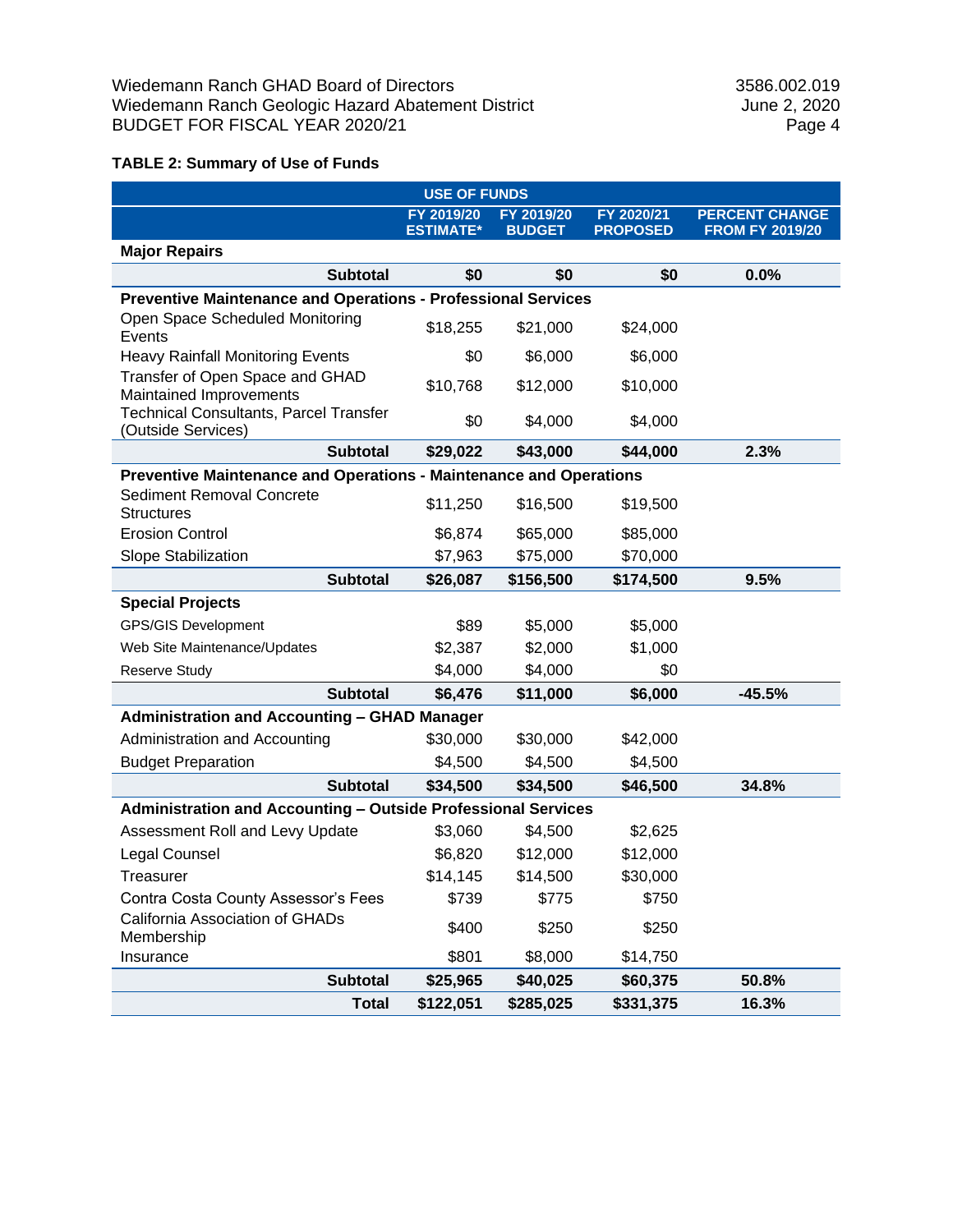A summary of the proposed Fiscal Year 2020/21 Budget is shown in Table 3.

# **TABLE 3: Summary of Proposed Fiscal Year 2020/21 Budget**

| <b>BUDGET ITEM</b>                                                           |                 | <b>BUDGET</b><br><b>AMOUNT</b> | <b>PERCENT OF</b><br><b>TOTAL BUDGET</b><br>(FY 2020/21) | <b>PERCENT OF</b><br><b>TOTAL BUDGET</b><br>(FY 2019/20) |  |  |
|------------------------------------------------------------------------------|-----------------|--------------------------------|----------------------------------------------------------|----------------------------------------------------------|--|--|
| <b>MAJOR REPAIRS</b>                                                         |                 |                                |                                                          |                                                          |  |  |
|                                                                              | <b>TOTAL</b>    | \$0                            | 0%                                                       | 0%                                                       |  |  |
| <b>PREVENTIVE MAINTENANCE AND OPERATIONS</b>                                 |                 |                                |                                                          |                                                          |  |  |
| <b>Professional Services</b>                                                 |                 |                                |                                                          |                                                          |  |  |
| <b>Scheduled Monitoring Events</b>                                           |                 | \$24,000                       |                                                          |                                                          |  |  |
| <b>Heavy Rainfall Monitoring Events</b>                                      |                 | \$6,000                        |                                                          |                                                          |  |  |
| Transfer of Subdivisions 7575, 7996,<br>7998, Elworthy Ranch, and Red Hawk   |                 | \$10,000                       |                                                          |                                                          |  |  |
| Transfer of Subdivisions 7575, 7996,<br>7998, Elworthy Ranch, and Red Hawk   |                 | \$4,000                        |                                                          |                                                          |  |  |
|                                                                              | <b>Subtotal</b> | \$44,000                       |                                                          |                                                          |  |  |
| <b>Maintenance and Operations</b>                                            |                 |                                |                                                          |                                                          |  |  |
| Concrete-Lined Drainage Ditches and<br><b>Maintenance Roads</b>              |                 | \$19,500                       |                                                          |                                                          |  |  |
| <b>Erosion Control including Creek</b><br>Channels                           |                 | \$85,000                       |                                                          |                                                          |  |  |
| Slope Stabilization                                                          |                 | \$70,000                       |                                                          |                                                          |  |  |
|                                                                              | <b>Subtotal</b> | \$174,500                      |                                                          |                                                          |  |  |
|                                                                              | <b>TOTAL</b>    | \$218,500                      | 27%                                                      | 26%                                                      |  |  |
| <b>SPECIAL PROJECTS</b>                                                      |                 |                                |                                                          |                                                          |  |  |
| <b>GPS/GIS Development</b>                                                   |                 | \$5,000                        |                                                          |                                                          |  |  |
| Web Site Maintenance and Updates                                             |                 | \$1,000                        |                                                          |                                                          |  |  |
|                                                                              | <b>TOTAL</b>    | \$6,000                        | 1%                                                       | 1%                                                       |  |  |
| <b>ADMINISTRATION AND ACCOUNTING</b>                                         |                 |                                |                                                          |                                                          |  |  |
| <b>Administration and Accounting - GHAD Manager</b>                          |                 |                                |                                                          |                                                          |  |  |
| Administration and Accounting                                                |                 | \$42,000                       |                                                          |                                                          |  |  |
| Annual Report and Budget Preparation                                         |                 | \$4,500                        |                                                          |                                                          |  |  |
|                                                                              | <b>Subtotal</b> | \$46,500                       | 6%                                                       | 4%                                                       |  |  |
| Administration and Accounting - Outside Professional Services - Nontechnical |                 |                                |                                                          |                                                          |  |  |
| Assessment Roll and Levy Update<br>Preparation                               |                 | \$2,625                        |                                                          |                                                          |  |  |
| Legal Counsel                                                                |                 | \$12,000                       |                                                          |                                                          |  |  |
| Wiedemann Ranch GHAD Treasurer                                               |                 | \$30,000                       |                                                          |                                                          |  |  |
| Contra Costa County Assessor's Fees                                          |                 | \$750                          |                                                          |                                                          |  |  |
| California Association of GHADs<br>Membership                                |                 | \$250                          |                                                          |                                                          |  |  |
| Insurance                                                                    |                 | \$14,750                       |                                                          |                                                          |  |  |
|                                                                              | <b>Subtotal</b> | \$60,375                       | 8%                                                       | 5%                                                       |  |  |
|                                                                              | <b>TOTAL</b>    | \$106,875                      |                                                          |                                                          |  |  |
| <b>PROPOSED EXPENDITURES</b>                                                 | <b>TOTAL</b>    | \$331,375                      | 42%                                                      | 36%                                                      |  |  |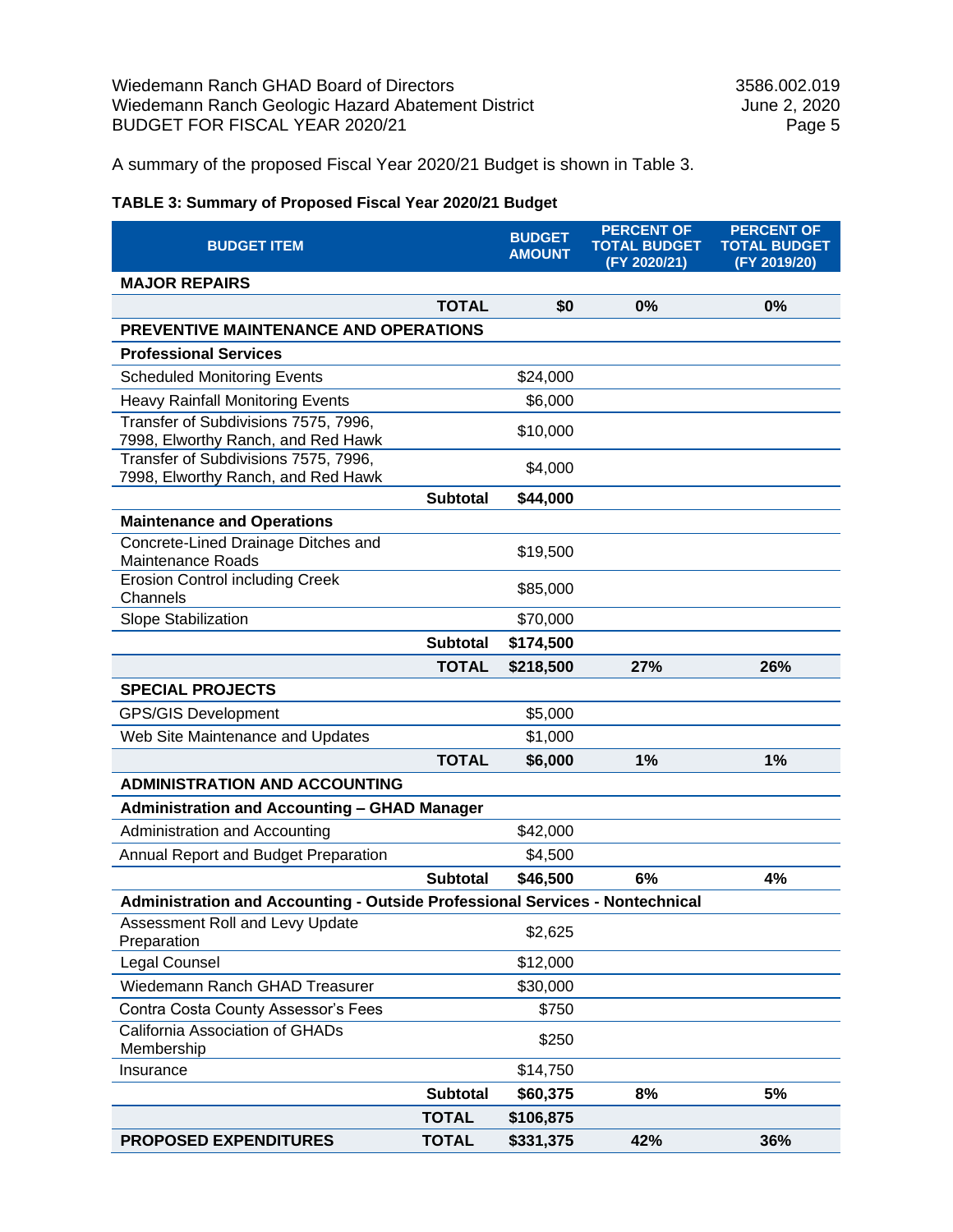# Wiedemann Ranch GHAD Board of Directors<br>
Wiedemann Ranch Geologic Hazard Abatement District<br>
Uune 2, 2020 Wiedemann Ranch Geologic Hazard Abatement District BUDGET FOR FISCAL YEAR 2020/21 Page 6

| <b>BUDGET ITEM</b>                                  |             | <b>BUDGET</b><br><b>AMOUNT</b> | <b>PERCENT OF</b><br><b>TOTAL BUDGET</b><br>(FY 2020/21) | <b>PERCENT OF</b><br><b>TOTAL BUDGET</b><br>(FY 2019/20) |
|-----------------------------------------------------|-------------|--------------------------------|----------------------------------------------------------|----------------------------------------------------------|
| <b>ESTIMATED REVENUE</b>                            |             |                                |                                                          |                                                          |
| Beginning Balance - July 1, 2019                    | \$5,449,775 |                                |                                                          |                                                          |
| <b>ESTIMATED FY 2019/20 REVENUE</b>                 |             |                                |                                                          |                                                          |
| <b>Estimated Assessment Revenue</b>                 | \$638,643   |                                |                                                          |                                                          |
| Estimated Interest/Dividend Revenue                 | \$356,224   |                                |                                                          |                                                          |
| <b>ESTIMATED 2019/20 EXPENSES</b>                   |             |                                |                                                          |                                                          |
| Estimated Expenses through 6/30/2020                | (\$122,051) |                                |                                                          |                                                          |
| <b>ESTIMATED RESERVE</b><br><b>ON JUNE 30, 2020</b> | \$6,322,590 |                                |                                                          |                                                          |
|                                                     |             |                                |                                                          |                                                          |
| <b>ESTIMATED 2020/21 REVENUE</b>                    |             |                                |                                                          |                                                          |
| Estimated FY 2020/21 Assessment                     | \$645,029   |                                |                                                          |                                                          |
| Estimated FY 2020/21 Interest/Dividend              | \$153,940   |                                |                                                          |                                                          |
| <b>ESTIMATED 2020/21 EXPENSES</b>                   |             |                                |                                                          |                                                          |
| <b>Estimated Expenses</b><br>through June 30, 2021  | (\$331,375) |                                |                                                          |                                                          |
| <b>ESTIMATED RESERVE</b><br><b>ON JUNE 30, 2021</b> | \$6,790,184 |                                |                                                          |                                                          |

As shown on the graph below, the forecast cumulative reserve is above the amount estimated in the 2001, 2014, and 2016 Engineers' Reports and is estimated to reach approximately \$10,900,000 by 2041, 40 years since the Henry Ranch development was annexed into the Wiedemann Ranch GHAD. The GHAD reserve is intended to fund unanticipated expenses that may occur.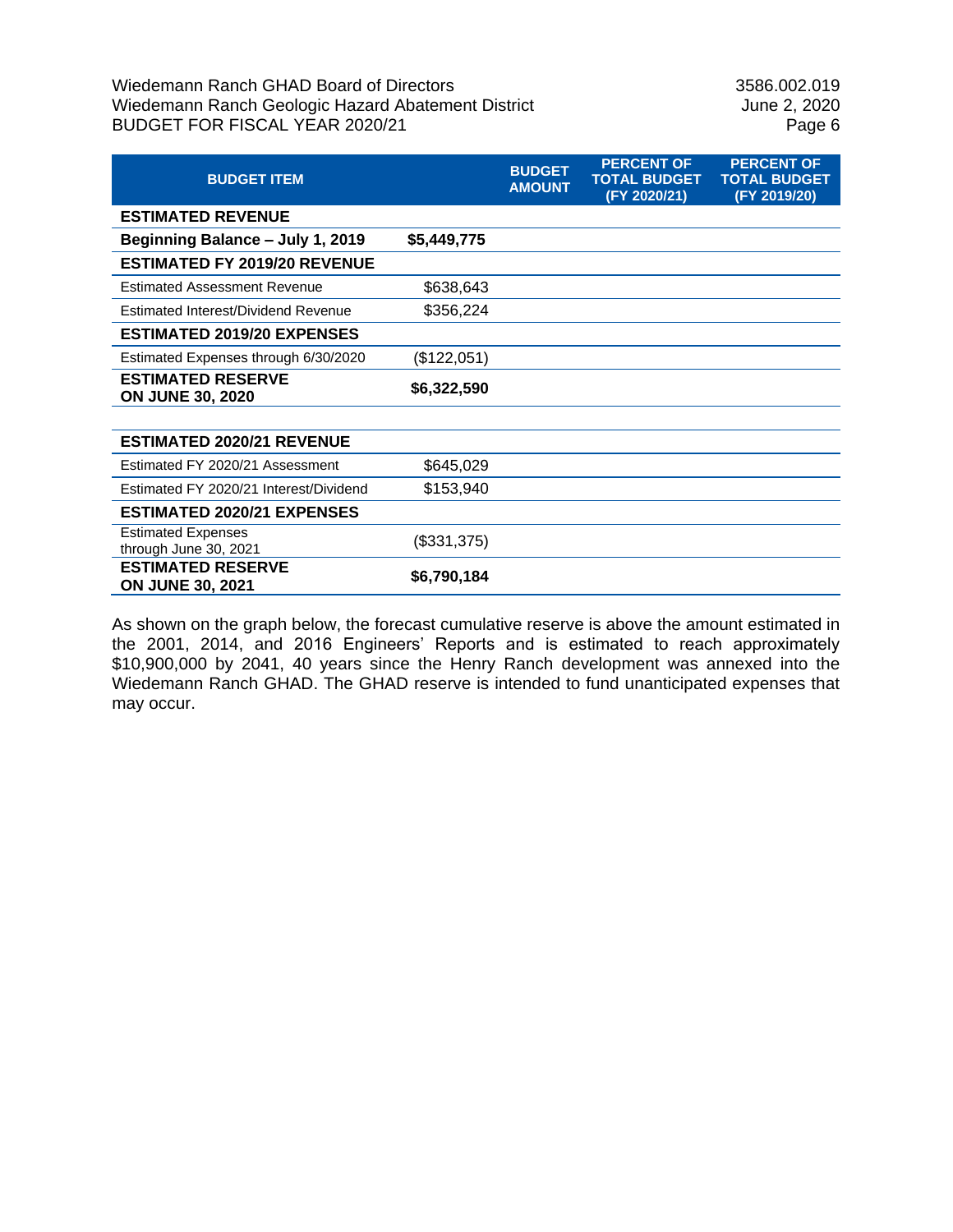



We attribute the additional reserve accumulation to a number of factors including: (1) the Wiedemann Ranch GHAD has acquired monitoring and maintenance responsibilities for all of Henry Ranch, Subdivision 7578 and portions of Subdivisions 7575, 7996, and 7998, but does not yet have maintenance and monitoring responsibilities for the remainder of the Norris Canyon Estates, Elworthy Ranch, and Red Hawk developments, (2) nine of the past eleven winters have had below-average rainfall; therefore, there has been a reduced level of slope instability and erosion, (3) a large-scale repair (estimated at \$1,000,000 in 2001 dollars every 10 years) has not been necessary within the GHAD-maintained areas, and (4) the budgets submitted and expenditures by the GHAD manager reflect the lower level of activity due to weather conditions and limited geographic responsibilities, thus allowing a higher percentage of the GHAD revenues to be applied to the reserve portion of the budget, while maintaining an appropriate monitoring and maintenance program.

Special Condition 1(e) of the approved Consulting Services Agreement provides that a payment limit shall be determined each fiscal year by a resolution of the GHAD Board. For fiscal year 2020/21 (July 1, 2020 through June 30, 2021), the payment limit is set at \$119,650. The tasks included within the payment limit may include site monitoring events, transfer of monitoring and maintenance responsibilities, oversight of maintenance and repair projects, administration, accounting, assessment roll updates, and budget preparation.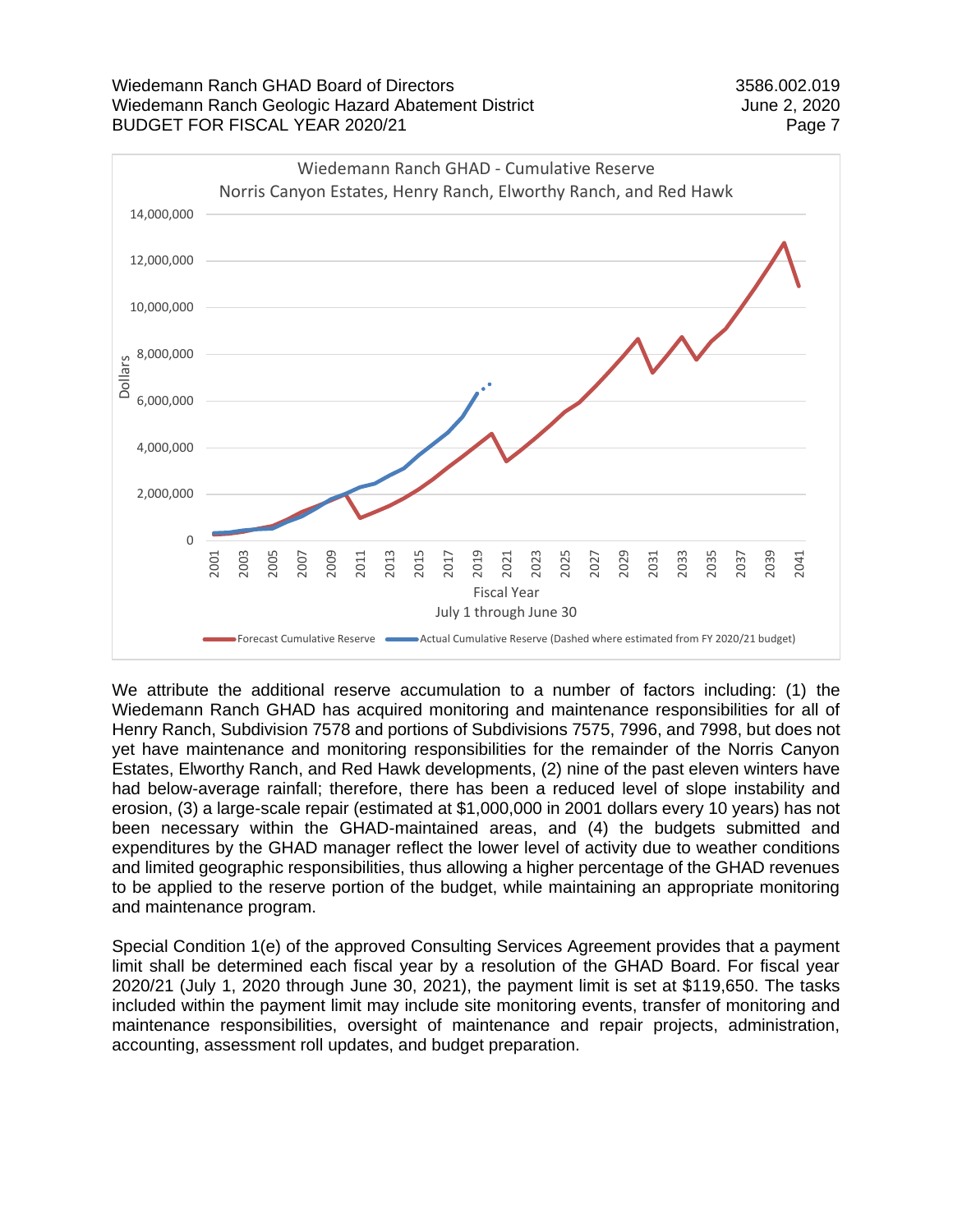## **TABLE 4: Payment Limit**

| <b>TASK</b>                                        |       | <b>AMOUNT</b>         |
|----------------------------------------------------|-------|-----------------------|
| <b>Scheduled Monitoring Events</b>                 |       | \$24,000              |
| <b>Heavy Rainfall Monitoring Events</b>            |       | \$6,000               |
| <b>Transfer of Parcels</b>                         |       | \$10,000              |
| Concrete-Lined Drainage Ditch Maintenance          |       | \$3,900 <sup>1</sup>  |
| <b>Erosion Control</b>                             |       | \$12,750 <sup>1</sup> |
| Slope Stabilization                                |       | \$10,5001             |
| Special Projects (GPS, Website, and Reserve Study) |       | \$6,000               |
| Administration and Accounting                      |       | \$42,000              |
| <b>Budget Preparation</b>                          |       | \$4,500               |
|                                                    | TOTAL | \$119,650             |

<sup>1</sup>Dependent on maintenance and/or repair activities by the GHAD during FY 2020/21. ENGEO payment limit is estimated at 20% of the total budget item.

# **PREVENTIVE MAINTENANCE AND OPERATIONS**

There are currently no ongoing major repair projects and none are anticipated for the 2020/21 fiscal year within the GHAD-maintained areas of the Wiedemann Ranch GHAD. Minor slope repair and erosion control items are generally funded within the Preventive Maintenance and Operations category. While no major repairs are ongoing at this time, by their nature, major repairs such as landslides are unpredictable and could occur during the 2020/21 fiscal year. The reserve portion of the budget allows for funding toward these unpredictable events.

### **Professional Services**

### Scheduled Monitoring Events

As provided in the Plan of Control, we have two scheduled monitoring events within the GHAD during each calendar year. **Estimated budget \$24,000**

### Heavy Rainfall Events

We have budgeted for two heavy rainfall-monitoring events during the 2020/21 winter season.

**Estimated budget \$6,000**

### Transfer of Parcels within Norris Canyon Estates, Elworthy Ranch, and Red Hawk to the GHAD

In FY 2013/14, the remainder of parcels within the Norris Canyon Estates development, not previously accepted by the Wiedemann Ranch GHAD, were offered to the GHAD by the project developers. In 2017, parcels within the Elworthy development were offered to the GHAD. As provided in the Plan of Control, part of the ongoing transfer process is an inspection of the GHAD-maintained improvements. GHAD maintained improvements within the Red Hawk (Podva) development were eligible for transfer in FY 2019/20. We have provided a budget estimate for the ongoing transfer process activities within the GHAD. **Estimated budget \$10,000**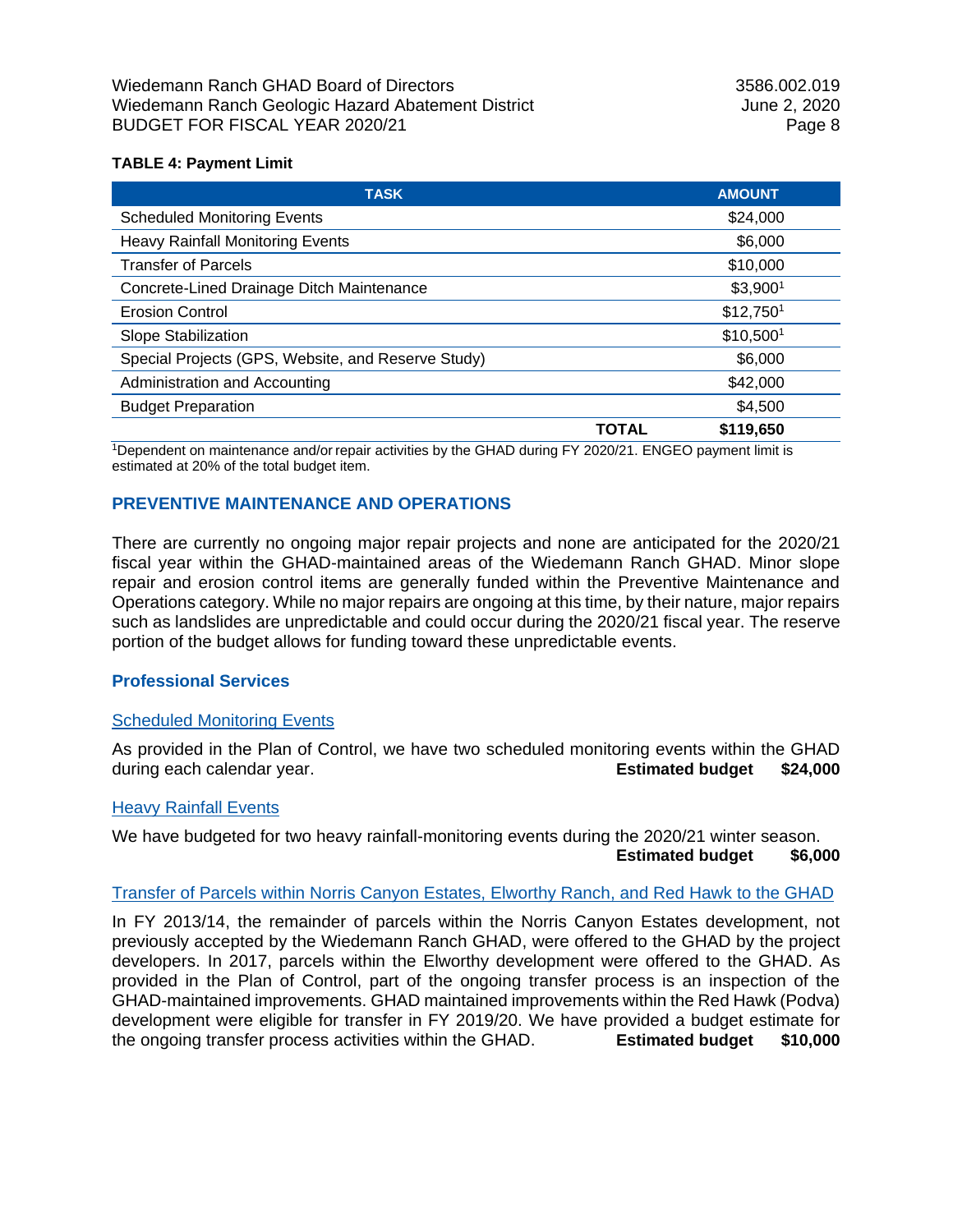## Transfer of Parcels within Norris Canyon Estates to the GHAD (Outside Professional Services)

As part of the ongoing transfer process, the GHAD has contracted with Darwin Myers of Darwin Myers Associates to provide for third-party review of the GHAD-maintained improvements prior to transfer. We have provided a budget estimate for the ongoing transfer process during the 2020/21 fiscal year. **Estimated budget \$4,000**

### **Maintenance and Operations**

#### Concrete-Lined Drainage Ditches, Debris Catchment Structures, and Maintenance Roads

This budget item is to provide for the removal of vegetation and cleaning of concrete-lined drainage ditches and debris catchment structures within the GHAD-accepted portions of the Wiedemann Ranch GHAD. Currently, this includes approximately 32,000 lineal feet of ditch cleaning. In addition, this item provides for removal of vegetation from maintenance roads.

#### **Estimated budget \$19,500**

### Erosion Control

Anticipated tasks under this budget item include the repair of slope or creek erosion and removal of debris from creek channel culverts. Cleaning and vegetation management of the detention basin is included within this budget item. **Estimated budget \$85,000**

#### Slope Stabilization

This is for minor repairs, including slope instability or erosion, which may occur during the 2020/21 fiscal year. Purchase of emergency stabilization supplies is included within this budget item. In addition, general maintenance of GHAD-owned parcels (vegetation management, litter removal, and graffiti removal) is also included in this budget item.

#### **Estimated budget \$70,000**

### **SPECIAL PROJECTS**

### **Global Positioning System (GPS)/Geographic Information System (GIS) Development**

To provide for a more efficient system to capture, store, update, manipulate, analyze, and display information pertaining to GHAD features (including, but not limited to, subdrains, landslides, drainage facilities, cuts, fills, or slopes), the GHAD has provided a budget item to continue development and use of a GIS database. The database facilitates the tracking of location, maintenance, and repair activities and automates the communication of this information to affected parties. We anticipate GIS database development for FY 2020/21 would include continued transition of available and pertinent information to an electronic format suitable for GIS deployment, and as necessary, field-verification with GPS surveys.

### **Estimated budget \$5,000**

### **Web Site Maintenance and Updates**

To allow for greater access to information about the Wiedemann Ranch GHAD, the GHAD has provided a budget item to update and maintain the existing website launched during the 2013/14 fiscal year. **Estimated budget \$1,000**